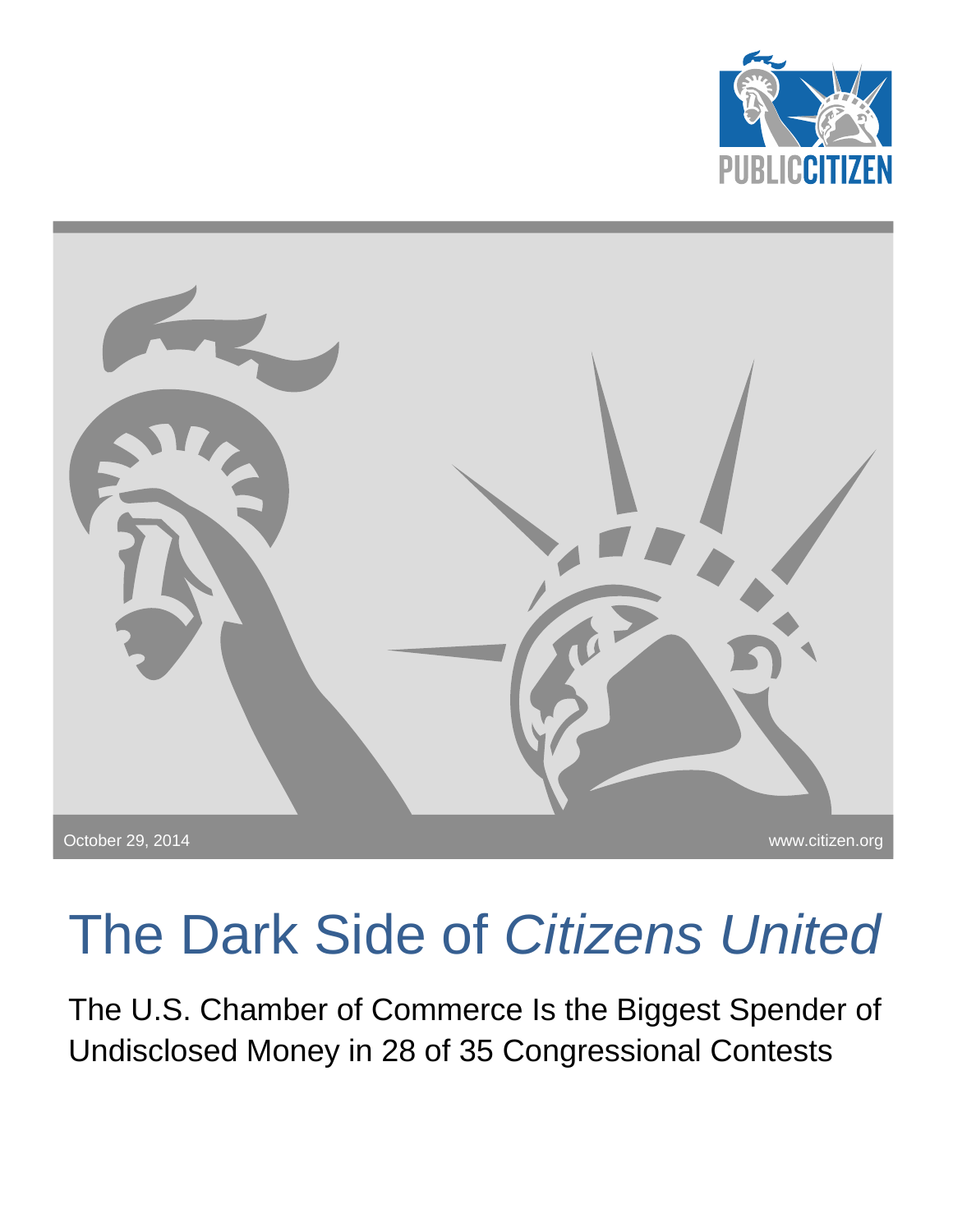## **Acknowledgments**

This report was written by Sam Jewler, Communications Officer for U.S. Chamber Watch. It was edited by Lisa Gilbert, Director of Public Citizen's Congress Watch division and Congress Watch Research Director Taylor Lincoln.

## **About Public Citizen**

Public Citizen is a national non-profit organization with more than 300,000 members and supporters. We represent consumer interests through lobbying, litigation, administrative advocacy, research, and public education on a broad range of issues including consumer rights in the marketplace, product safety, financial regulation, worker safety, safe and affordable health care, campaign finance reform and government ethics, fair trade, climate change, and corporate and government accountability.



Public Citizen's Congress Watch 215 Pennsylvania Ave. S.E Washington, D.C. 20003 P: 202-546-4996 F: 202-547-7392 [http://www.citizen.org](http://www.citizen.org/)

© 2013 Public Citizen.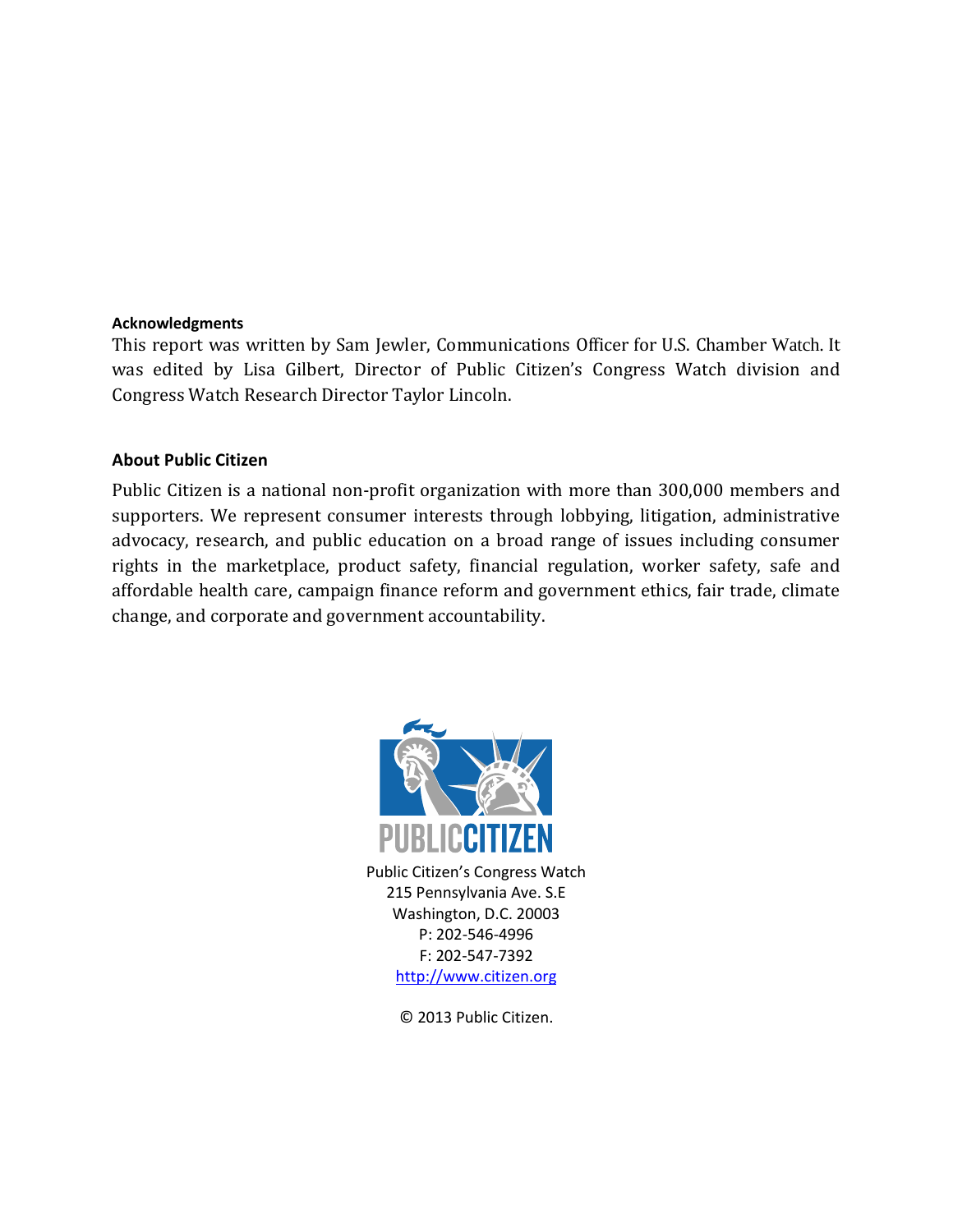The U.S. Chamber of Commerce ("the Chamber") is the largest overall spender in the 2014 congressional elections among outside groups that do not disclose their 1 2014 congressional elections among outside groups that do not disclose their contributors. It is also the largest such spender in more than 80 percent of the contests it has sought to influence, a Public Citizen analysis of campaign spending data from the Center for Responsive Politics shows.

The U.S. Supreme Court's 2010 decision in *Citizens United v. Federal Election Commission* permitted corporations and unions to spend unlimited sums to influence elections and had the ostensibly inadvertent effect of permitting some outside groups, such as the Chamber, to use contributions from anonymous donors to fund overt efforts to influence elections.<sup>1</sup>

Unlike political action committees and super PACs, which must disclose their donors, 501(c) groups (such as the Chamber) are not required to disclose the sources of their funding. For this reason, the 501(c) groups that choose to engage in electioneering activities are referred to as "dark money," groups. All groups must disclose to the Federal Election Commission certain types of electioneering expenditures made, as opposed to contributions received, however.

This paper examines the Chamber's spending to influence the 2014 elections and how the Chamber's efforts compare with other non-disclosing groups. It should be noted that the numbers reported may greatly understate actual amounts spent to influence elections because there is no requirement to report spending on advertisements aired outside of certain time windows that praise or criticize candidates but do not expressly advocate for or against the candidate's election.

The analysis shows that the U.S. Chamber is by far the top dark money spender in 2014. It had spent \$31.8 million as of October 25, 2014. Its nearest competitor, Crossroads GPS, had spent \$23.5 million. [See Table 1]

The Chamber has reported expenditures intended to influence eight of the 10 contests that have drawn the most outside spending in 2014 and 16 of the top 20. Its \$4.7 million spent in the North Carolina Senate race, the most hotly contested race this cycle, is part of a deluge of outside spending that, by mid-October, had already broken the record for outside spending in a congressional race.<sup>2</sup> The Chamber has spent more than \$3.7 million in the Colorado Senate race, which has seen the second-highest amount of outside spending this

l

<sup>1</sup> See, e.g., TAYLOR LINCOLN AND CRAIG HOLMAN, PUBLIC CITIZEN, FADING DISCLOSURE INCREASING NUMBER OF

ELECTIONEERING GROUPS KEEP DONORS' IDENTITIES SECRET (Sept. 15, 2010), [http://bit.ly/1te47qy.](http://bit.ly/1te47qy)

<sup>2</sup> Andrew Mayersohn, *North Carolina Senate Race now No. 1 All-Time in Outside Spending*, OpenSecrets Blog (October 17, 2014)[, http://bit.ly/1tGKQAA.](http://bit.ly/1tGKQAA)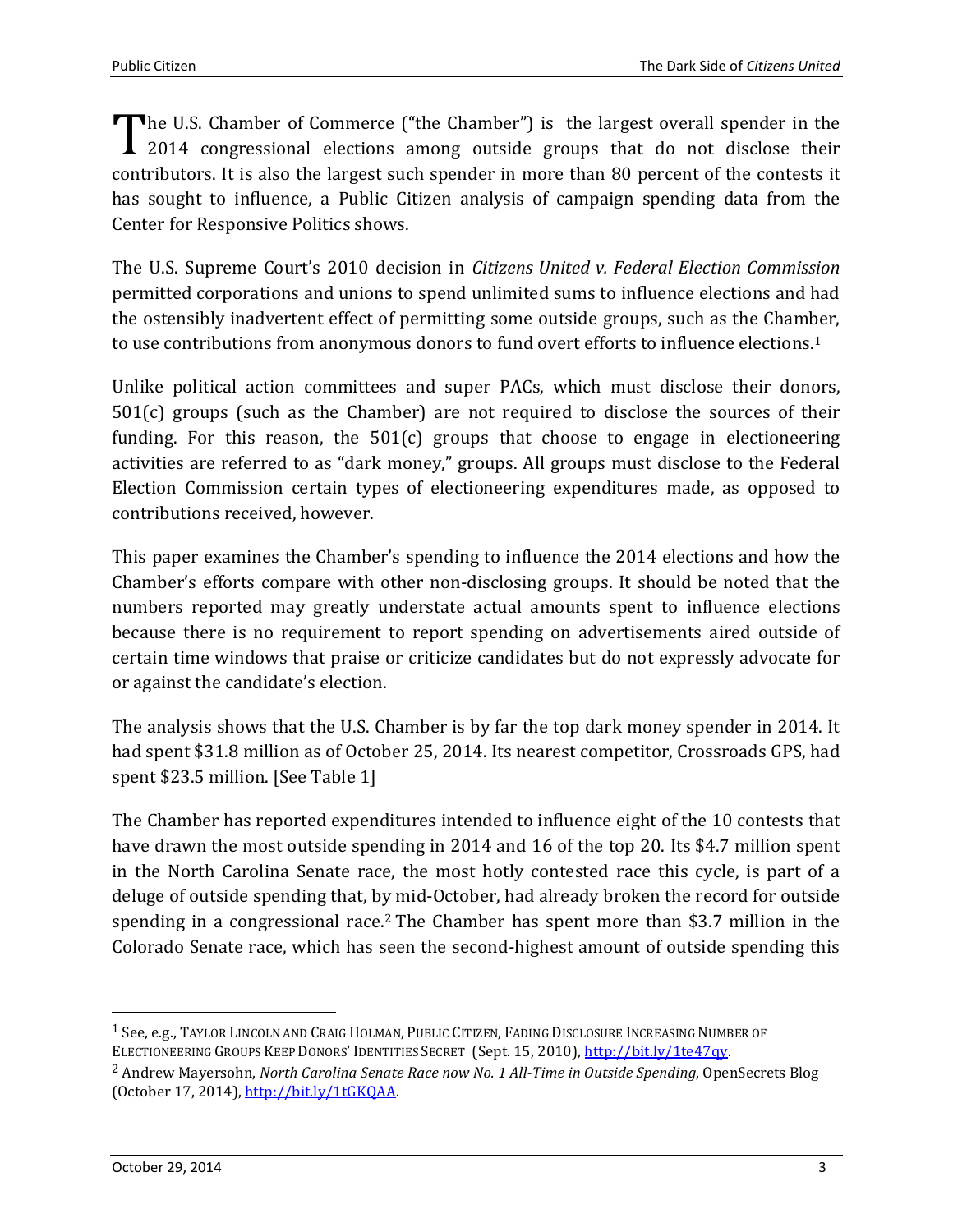cycle. And in the Iowa Senate race, another hot-button locale, it has spent about \$2.6 million.

The two top 10 races the Chamber has skipped are the Louisiana U.S. Senate race, in which a challenger is taking on Sen. Mary Landrieu (D) and the Arkansas U.S. Senate race, in which a challenger is taking on Sen. Mark Pryor (D). Of the top 20 races, the U.S. Chamber stayed out of the Massachusetts special election held earlier this year pitting Rep. Ed Markey (D) against Gabriel Gomez (R), which Markey won, as well as a New York House race between Timothy Bishop (D) and incumbent Lee Zeldin (R). [See Table 2]

The Chamber has been the biggest spender among non-disclosing outside groups in 28 of 35 races in which it has gotten involved. It is the second-biggest non-disclosing spender in three races, and the third-biggest dark money spender in four races.

The Chamber has spent an average of \$908,000 per race. The Chamber was the only dark money spender in five races out of the 35 in which it has spent money.

Almost all of the money the Chamber has spent has gone to aid Republicans or hinder Democrats. It has reported spending \$22.8 million to "support" Republicans and \$8.2 million to "oppose" their Democratic opponents, along with \$1 million spent to "oppose" Republicans. The Chamber has not spent any money supporting Democrats.<sup>3</sup> The money the Chamber has spent opposing Republicans was all in primary races, where the Chamber worked to oppose Tea Party Republicans and others who might not agree with it on issues like the government shutdown and bailouts. <sup>4</sup> This included spending \$500,000 in opposition to Chris McDaniel (R-Miss.). McDaniel lost a challenge to Sen. Thad Cochran (R-Miss.) in a June runoff election by just 6,700 votes after the Chamber produced a lastminute ad for Cochran featuring NFL legend Brett Favre. 5

The Chamber has involved itself in 12 races for seats in the U.S. Senate, which is closely contested this season. It was the top dark money spender in seven of the 12 Senate races, and spent an average of \$1.7 million in the 12 races.

The Chamber has spent \$11,555,946 on independent expenditures in 23 U.S. House races, out of the 35 total races it has participated in. Of these 23 races, the Chamber was the top

 $\overline{a}$ 

<sup>&</sup>lt;sup>3</sup> Public Citizen analysis of data provided by the Center for Responsive Politics [\(www.opensecrets.org\)](http://www.opensecrets.org/) as of Oct. 25, 2014.

<sup>4</sup> Tom Hamburger, *The Biggest Winner in Primaries: U.S. Chamber of Commerce*, THE WASHINGTON POST (May 21, 2014)[, http://wapo.st/1vg96oF.](http://wapo.st/1vg96oF)

<sup>5</sup> *Mississippi Primary Runoff Election Results*, THE NEW YORK TIMES[, http://nyti.ms/1v9FCsy](http://nyti.ms/1v9FCsy) and Peter Hamby, *Company Men: The U.S. Chamber Flexes Its New Political Muscle*, CNN (July 22, 2014), [http://cnn.it/1tMAhvT.](http://cnn.it/1tMAhvT)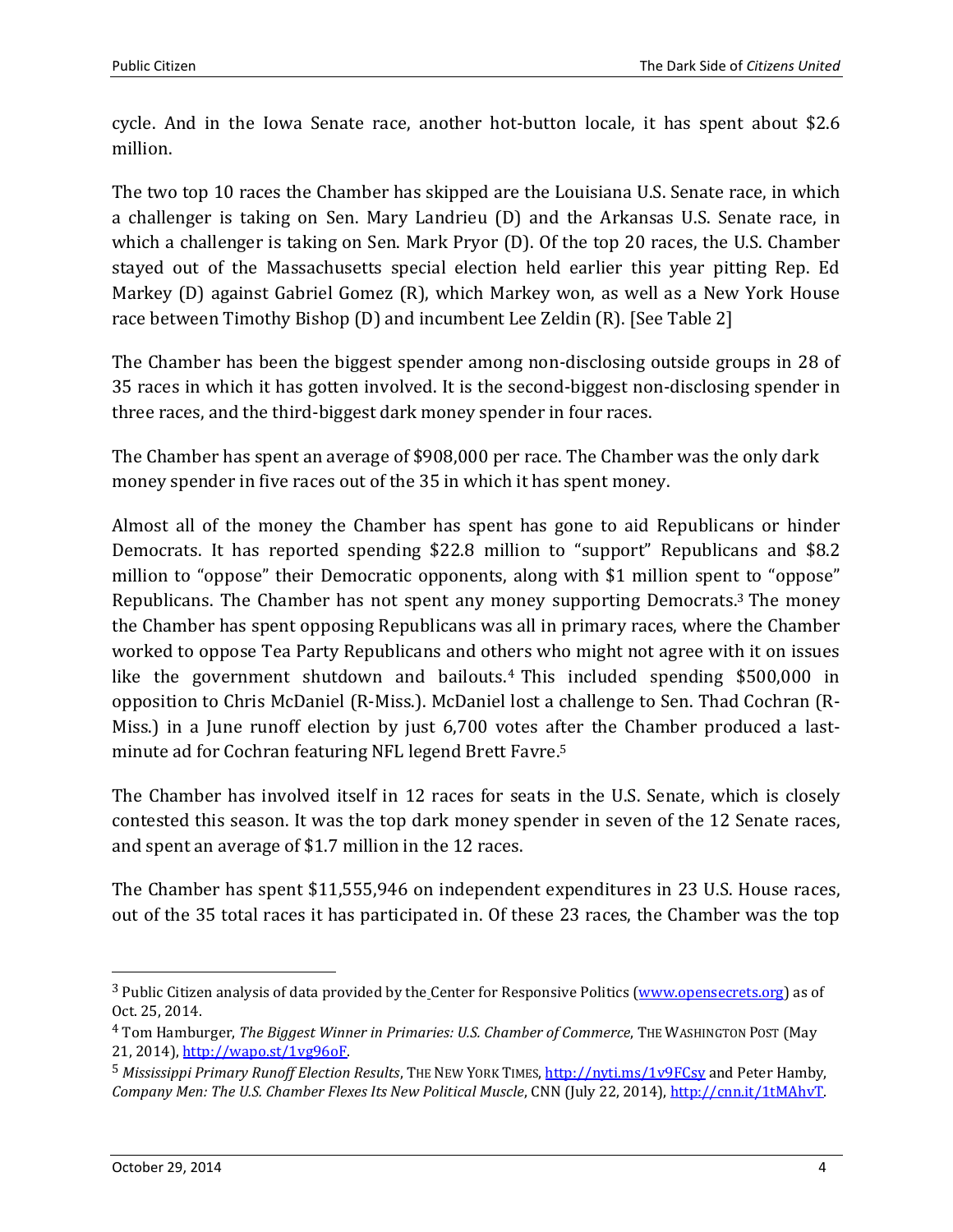dark money spender in all but two of them (it was the number two spender in one and the number three spender in another).

The chart below, lists the top 10 non-disclosing outside spending groups. Table 2 shows the top 20 races in which the Chamber has gotten involved, ranked by the amount of money the Chamber has spent. Table 3 shows the amount the Chamber has spent in each of the contests in which it has gotten involved and where it ranks among dark money spenders in each.

In a record year for dark money expenditures, the U.S. Chamber of Commerce is leading the way. The waves of non-disclosed money flooding elections threaten to disempower and discourage voters, making government less transparent and less accountable.

## **Table 1: Spending by Top 10 Non-Disclosing Outside Groups in 2014 Congressional Elections**

|              | Group                           | <b>Total</b> | View* |
|--------------|---------------------------------|--------------|-------|
| $\mathbf{1}$ | U.S. Chamber of Commerce        | \$31,793,428 | С     |
| 2            | <b>Crossroads GPS</b>           | \$23,484,400 |       |
| 3            | League of Conservation Voters   | \$9,467,254  |       |
| 4            | Patriot Majority USA            | \$8,491,895  |       |
| 5            | Kentucky Opportunity Coalition  | \$7,136,818  | С     |
| 6            | <b>American Action Network</b>  | \$6,845,848  |       |
| 7            | <b>National Rifle Assn</b>      | \$6,751,860  | С     |
| 8            | Carolina Rising                 | \$3,279,626  | C     |
| 9            | <b>Americans for Prosperity</b> | \$2,719,716  |       |
| 10           | American Chemistry Council      | \$2,382,066  |       |

Source: Center for Responsive Politics [\(www.opensecrets.org\)](http://www.opensecrets.org/)

\*View: C = Conservative, L = Liberal, as determined by the Center for Responsive Politics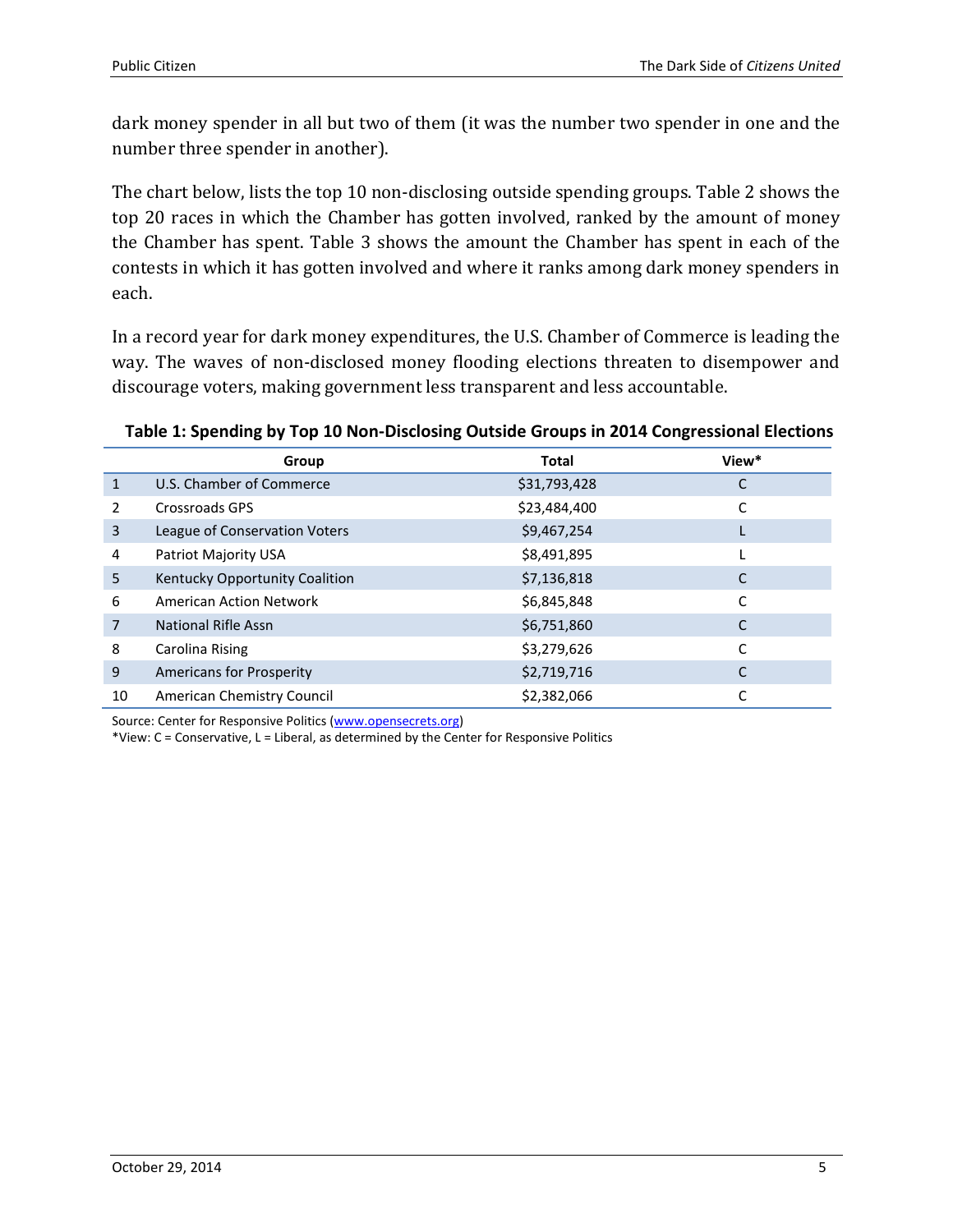|                | Race<br>(District for House<br>Contests) | <b>Candidates</b>                                  | <b>U.S.</b><br>Chamber<br><b>Spending</b> | <b>Total</b><br><b>Outside</b><br><b>Spending</b> |
|----------------|------------------------------------------|----------------------------------------------------|-------------------------------------------|---------------------------------------------------|
| $\mathbf{1}$   | N.C. Senate                              | Kay Hagan (D) v. Thom Tillis (R)                   | \$4,730,047                               | \$67,517,284                                      |
| $\overline{2}$ | Colo. Senate                             | Mark Udall (D) v. Cory Gardner (R)                 | \$3,724,275                               | \$57,098,005                                      |
| 3              | Iowa Senate                              | Bruce Braley (D) v. Joni Ernst (R)                 | \$2,593,038                               | \$51,204,530                                      |
| 4              | Ark. Senate                              | Mark Pryor (D) v. Tom Cotton (R)                   | \$0                                       | \$35,823,635                                      |
| 5              | Alaska Senate                            | Mark Begich (D) v. Dan Sullivan (R)                | \$1,325,834                               | \$34,253,981                                      |
| 6              | Ky. Senate                               | Alison Lundergan Grimes (D) v. Mitch McConnell (R) | \$1,166,120                               | \$29,008,517                                      |
| $\overline{7}$ | Mich. Senate                             | Gary Peters (D) v. Terri Lynn Land (R)             | \$500,000                                 | \$26,333,975                                      |
| 8              | N.H. Senate                              | Jeanne Shaheen (D) v. Scott Brown (R)              | \$1,612,077                               | \$23,200,696                                      |
| 9              | Ga. Senate                               | Michelle Nunn (D) v. David Perdue (R)              | \$2,335,451                               | \$20,679,812                                      |
| 10             | La. Senate                               | Mary Landrieu (D) v. Bill Cassidy (R)              | \$0                                       | \$15,424,631                                      |
| 11             | Miss. Senate*                            | Thad Cochran (R) v. Chris McDaniel (R)             | \$1,200,000                               | \$11,874,553                                      |
| 12             | Kansas Senate                            | Greg Orman (I) v. Pat Roberts (R)                  | \$600,640                                 | \$10,568,677                                      |
| 13             | Ariz. House 1                            | Ann Kirkpatrick (D) v. Andy Tobin (R)              | \$300,000                                 | \$9,981,926                                       |
| 14             | Calif. House 7                           | Ami Bera (D) and Doug Ose (R)                      | \$600,957                                 | \$9,612,169                                       |
| 15             | Ariz. House 2                            | Ron Barber (D) v. Martha McSally (R)               | \$600,424                                 | \$9,099,995                                       |
| 16             | Fla. House 13                            | Alex Sink (D) v. David Jolly (R)                   | \$1,200,000                               | \$8,980,475                                       |
| 17             | Minn. House 8                            | Rick Nolan (D) v. Stewart Mills (R)                | \$800,190                                 | \$8,942,059                                       |
| 18             | Mass. Senate                             | Ed Markey (D) vs. Gabriel Gomez (R)                | \$0                                       | \$8,597,809                                       |
| 19             | W.V. House 3                             | Nick Rahall (D) v. Evan Jenkins (R)                | \$450,286                                 | \$8,524,203                                       |
| 20             | N.Y. House 1                             | Timothy Bishop (D) v. Lee Zeldin (R)               | \$0                                       | \$8,072,860                                       |

| Table 2: Top 20 Outside Spending Contests in 2014 Elections |  |  |  |  |  |
|-------------------------------------------------------------|--|--|--|--|--|
|-------------------------------------------------------------|--|--|--|--|--|

Source: Center for Responsive Politics [\(www.opensecrets.org\)](http://www.opensecrets.org/)\* Primary Election